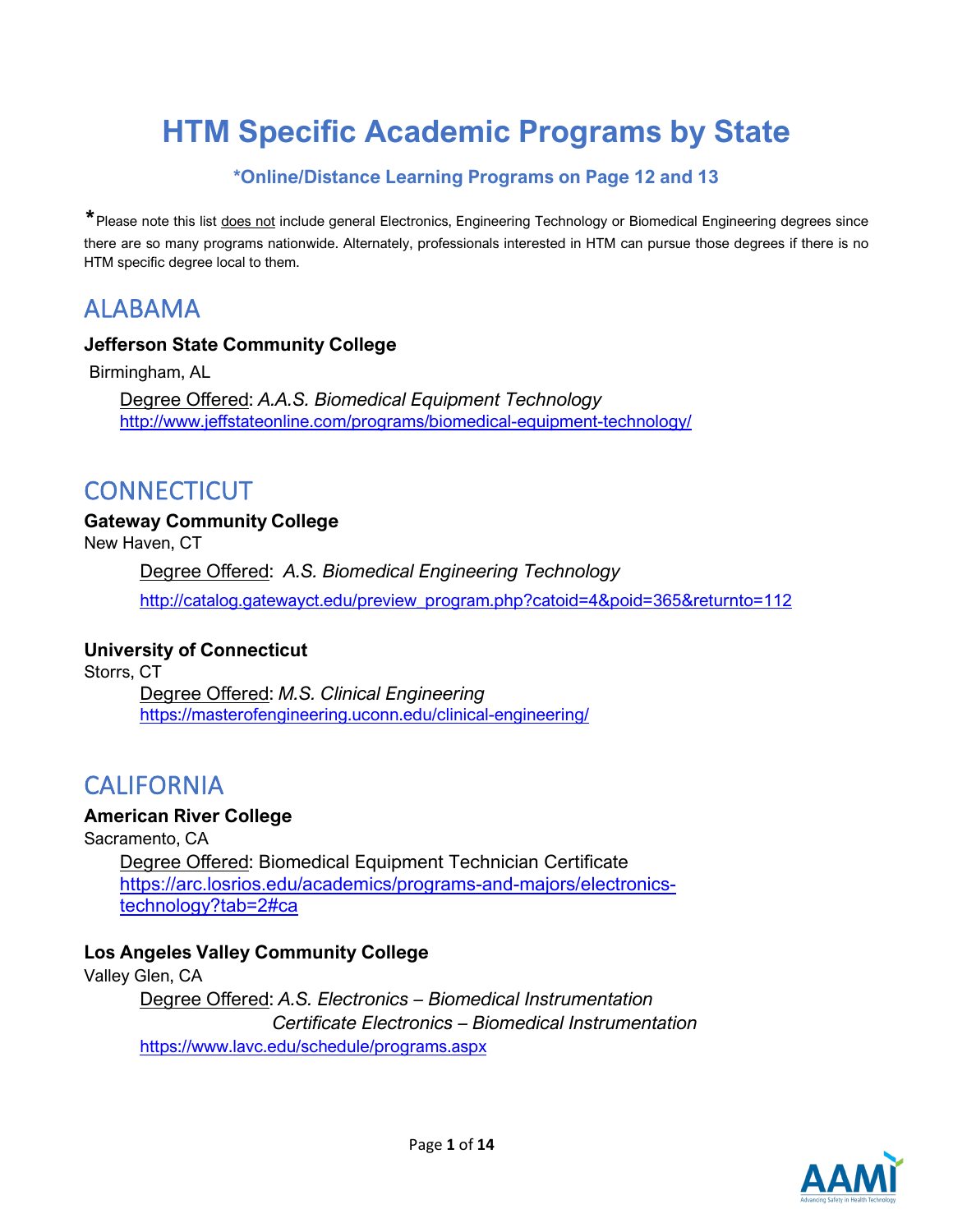### **Mira Costa Community College**

Carlsbad, CA

Degree Offered: Biomedical Equipment Technician Certificate <http://tci.miracosta.edu/courses-engineering-biomedical.html>

### **Southern California Institute of Technology**

Anaheim, CA

Degree Offered: *Biomedical Technology (8-month program)* <https://www.scitech.edu/programs/biomedical-technology-diploma>

### DELAWARE

### **Delaware Tech - Dover Campus**

Dover, DE

Degree Offered: *A.S. Electronics Engineering Technology: Biomedical Option* [https://www.dtcc.edu/academics/programs-study/electronics-engineering-technology](https://www.dtcc.edu/academics/programs-study/electronics-engineering-technology-biomedical-option)[biomedical-option](https://www.dtcc.edu/academics/programs-study/electronics-engineering-technology-biomedical-option)

## FLORIDA

### **Broward Community College**

Fort Lauderdale, FL

Degree Offered: *A.S. Engineering Technology – Track A: Biomedical* 

[https://www.broward.edu/academics/\\_docs/program-maps/2020-2021/imct/as-engineering-tech-](https://www.broward.edu/academics/_docs/program-maps/2020-2021/imct/as-engineering-tech-2207.pdf)[2207.pdf](https://www.broward.edu/academics/_docs/program-maps/2020-2021/imct/as-engineering-tech-2207.pdf)

#### **The Praxis Institute**

#### Alachua, FL

Degree Offered*: A.S. Biomedical Technology* <https://praxis.edu/associate-degree-in-biomedical-technology-medical-equipment-technology/>

### **Santa Fe College**

Alachua, FL

Degree Offered*: A.S. Biomedical Engineering Technology* <https://www.sfcollege.edu/programs/3822>

#### **South Florida State College**

Avon Park, FL

Degree Offered*: A.S. Biomedical Engineering Technology* [https://www.southflorida.edu/current-students/degrees](https://www.southflorida.edu/current-students/degrees-programs/academics/electronics/biomedical-engineering-technology)[programs/academics/electronics/biomedical-engineering-technology](https://www.southflorida.edu/current-students/degrees-programs/academics/electronics/biomedical-engineering-technology)

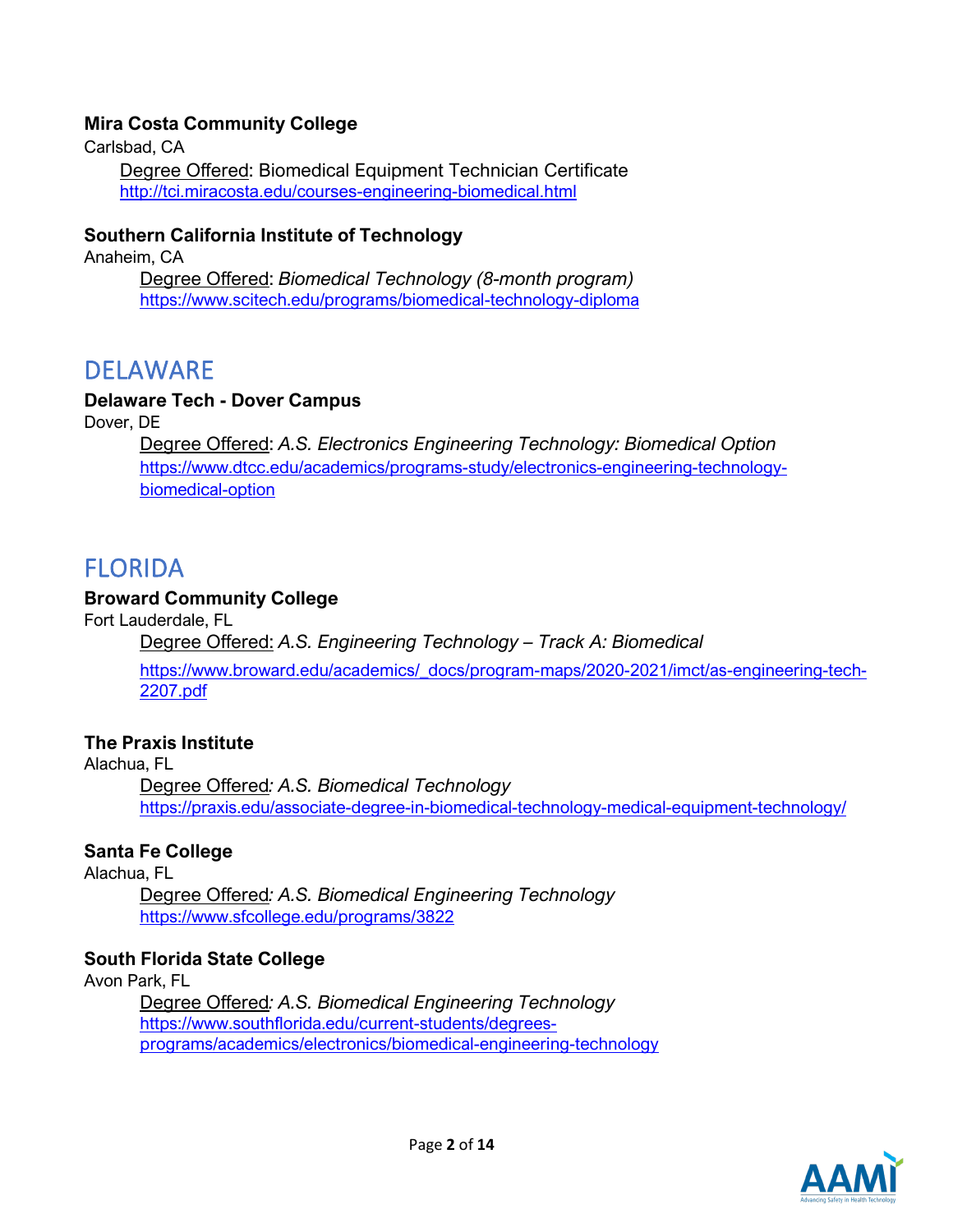### **St. Petersburg College**

Clearwater, FL

Degree Offered: *A.S. Biomedical Engineering Technology*

 *Medical Equipment Repair Certificate*

[https://spcollege.edu/future-students/degrees-training/engineering-manufacturing-and-building](https://spcollege.edu/future-students/degrees-training/engineering-manufacturing-and-building-arts/biomedical-engineering-technology)[arts/biomedical-engineering-technology](https://spcollege.edu/future-students/degrees-training/engineering-manufacturing-and-building-arts/biomedical-engineering-technology)

## GEORGIA

### **Chattahoochee Technical College**

Marietta, GA

Degree Offered: *A.A.S Electrical/Computer Engineering Technology – option Biomedical Technology* <http://www.chattahoocheetech.edu/electricalandcomputerengineering/>

### **Southwest Georgia Technical College**

Thomasville, GA

Degree Offered: *Biomedical Electronics Technician, Technical Certificate of Credit* [https://southernregional.edu/college-catalog/srtc-2017-2018/programs/biomedical-electronics](https://southernregional.edu/college-catalog/srtc-2017-2018/programs/biomedical-electronics-technician)[technician](https://southernregional.edu/college-catalog/srtc-2017-2018/programs/biomedical-electronics-technician)

## ILLNOIS

### **College of DuPage**

Glen Ellyn, IL

Degree Offered**:** *A.A.S. Biomedical Engineering Technology [https://www.cod.edu/academics/programs/engineering/program-maps/biomedical](https://www.cod.edu/academics/programs/engineering/program-maps/biomedical-engineering-tech-aas.aspx)[engineering-tech-aas.aspx](https://www.cod.edu/academics/programs/engineering/program-maps/biomedical-engineering-tech-aas.aspx)*

### INDIANA

#### **Indiana University – Purdue University Indianapolis** Indianapolis, IN

Degree Offered**:** *A.S. Healthcare Engineering Technology B.S. Healthcare Engineering Technology Medical Device Cyber Security Certificate* <https://et.iupui.edu/departments/ent/programs/hetm/>

### **Vincennes University**

Vincennes, IN

Degree Offered: *A.S. Biomedical Equipment Technician* <https://www.vinu.edu/web/guest/major/biomedical-equipment-technician>

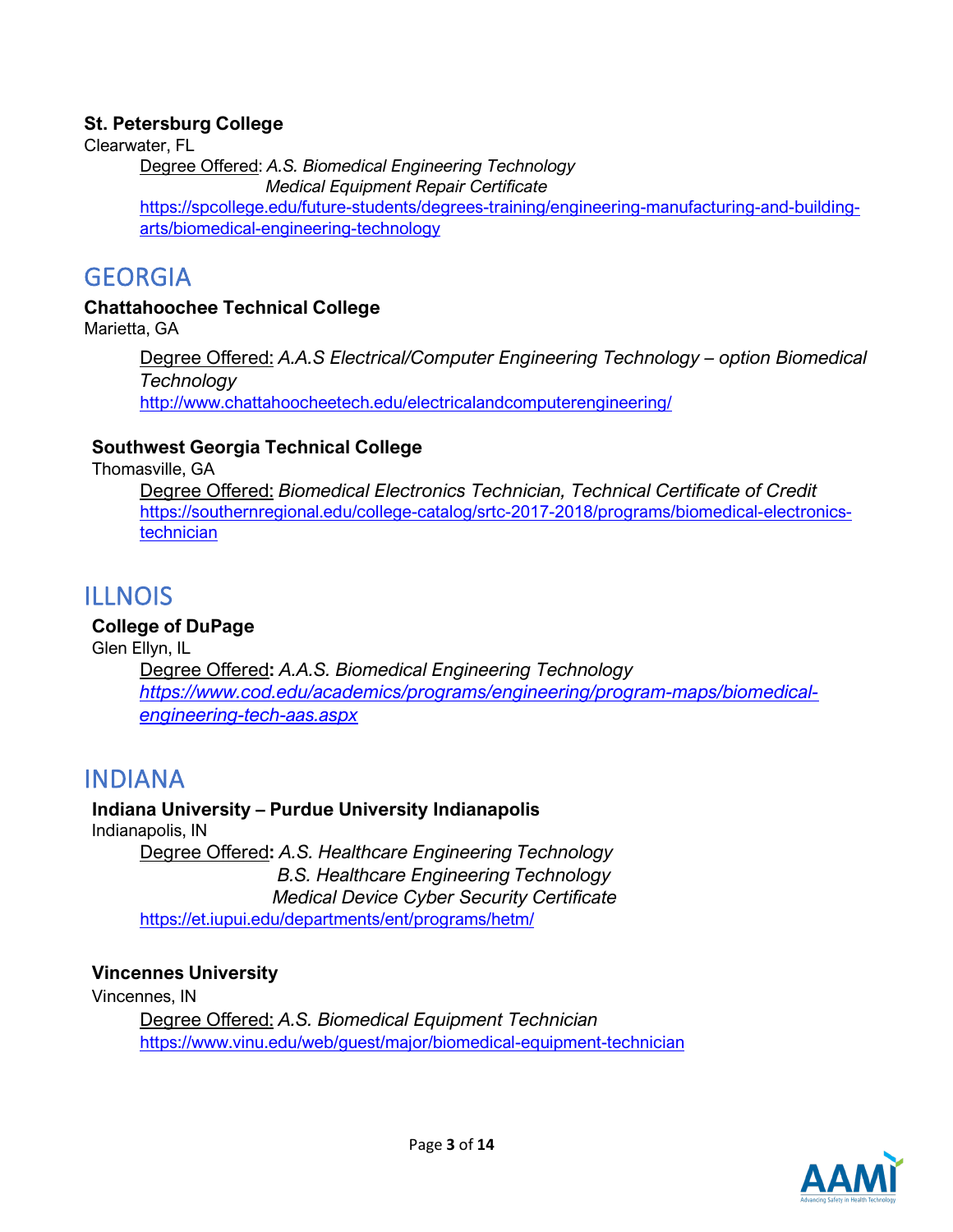## IOWA

### **Southeastern Community College**

West Burlington, Iowa Degree Offered: *A.A.S. Biomedical Electronics Technology* [www.scciowa.edu/biomed](https://urldefense.proofpoint.com/v2/url?u=http-3A__www.scciowa.edu_biomed&d=DwMFAg&c=euGZstcaTDllvimEN8b7jXrwqOf-v5A_CdpgnVfiiMM&r=uEYXl0cBdYJhFSMvrXtzmk6RRhrhkvTSX8wMYHejY-k&m=mKyv8Y2IuyXY-WmQgbHx513JiRhap9HPyZrWJZkaVfA&s=Vcp8I91H2zpgdPGyWDf16FGhdBsqDTXom-zBVabInTk&e=)

### KENTUCKY

### **Madisonville Community College**

Madisonville, KY Degree Offered: *A.A.S. Biomedical Technology Systems Foundation in Healthcare Technology Networking Systems Certificate* [https://madisonville.kctcs.edu/education-training/program-finder/biomedical](https://madisonville.kctcs.edu/education-training/program-finder/biomedical-technology-systems.aspx)[technology-systems.aspx](https://madisonville.kctcs.edu/education-training/program-finder/biomedical-technology-systems.aspx)

### **MedQuest College**

Louisville, KY

Degree Offered: *A.A.S. Biomedical Equipment Technology* <https://medquestcollege.edu/biomedical-technician.html>

### LOUISIANA

### **Delgado Community Colleg[e](http://catalog.dcc.edu/preview_program.php?catoid=6&poid=635&returnto=381)**

New Orleans, LA Degree Offered: *A.A.S. Electronics Service Technology: Biomedical Equipment Repair Concentration* [http://catalog.dcc.edu/preview\\_program.php?catoid=6&poid=635&returnto=381](http://catalog.dcc.edu/preview_program.php?catoid=6&poid=635&returnto=381)

### MARYLAND

### **Howard Community College**

Columbia, MD Degree Offered: *A.A.S. Biomedical Equipment Technology* [https://www.howardcc.edu/programs-courses/programs/biomedical](https://www.howardcc.edu/programs-courses/programs/biomedical-engineering/index.html)[engineering/index.html](https://www.howardcc.edu/programs-courses/programs/biomedical-engineering/index.html)

## **MASSACHUSETTS**

### **Quinsigamond Community College**

Worcester, MA

Degree Offered: *A.S. Electronics Engineering Technology - Biomedical Instrumentation Option* [https://www.qcc.edu/academics/engineering-and-engineering-technology/electronics-](https://www.qcc.edu/academics/engineering-and-engineering-technology/electronics-engineering-technology-biomedical)

[engineering-technology-biomedical](https://www.qcc.edu/academics/engineering-and-engineering-technology/electronics-engineering-technology-biomedical)

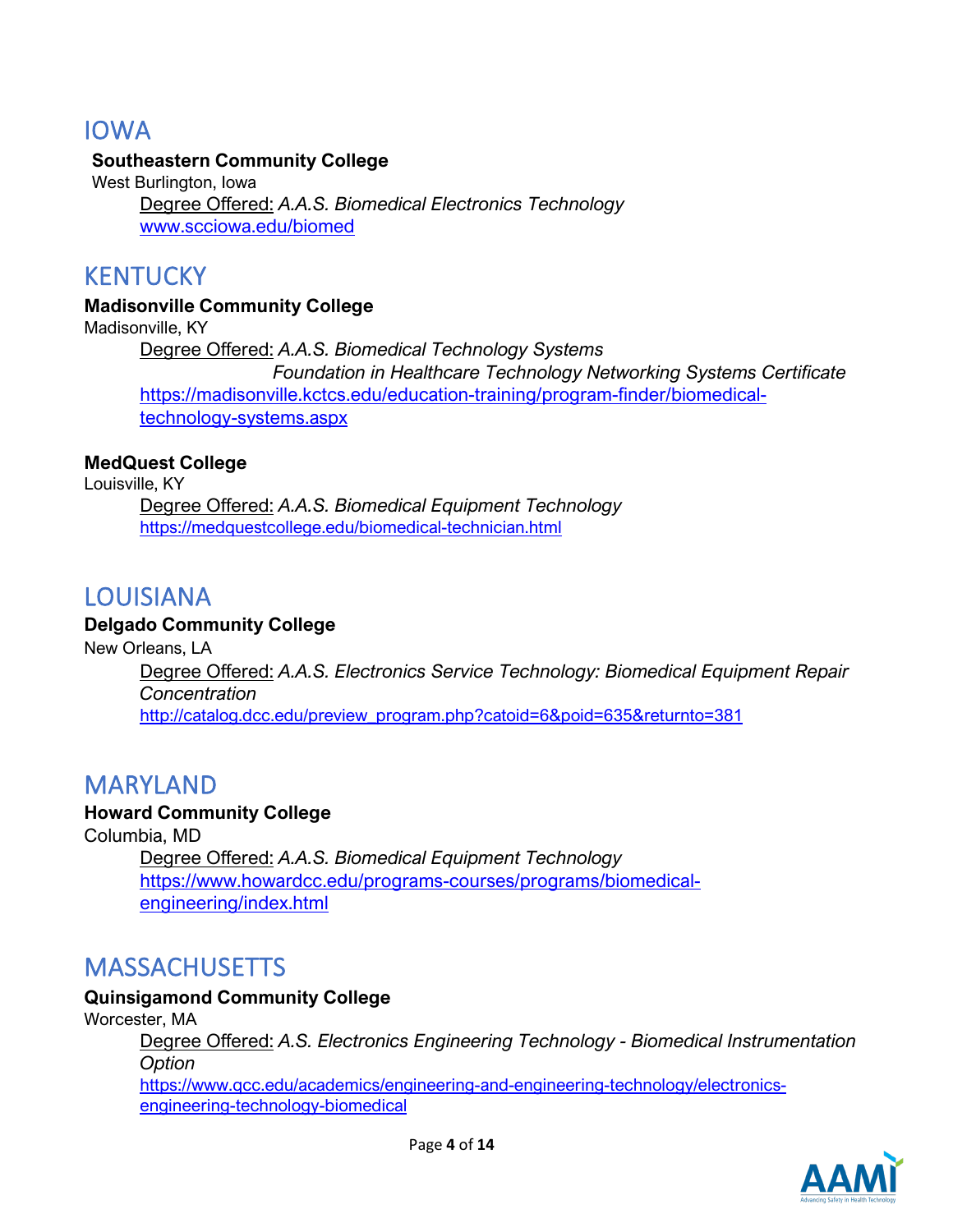## MICHIGAN

### **Muskegon Community College**

Muskegon, MI

Degree Offered: *A.A.S. Biomedical Engineering Technology* [https://www.muskegoncc.edu/degrees-and-certificates/associate-in-applied-science/biomedical](https://www.muskegoncc.edu/degrees-and-certificates/associate-in-applied-science/biomedical-engineering-technology/)[engineering-technology/](https://www.muskegoncc.edu/degrees-and-certificates/associate-in-applied-science/biomedical-engineering-technology/)

### **Northwestern Michigan College**

Traverse City, MI

Degree Offered: *A.S. Engineering Technology – Biomedical Technician* <https://www.nmc.edu/programs/academic-programs/engineering-technology/catalog.html>

### **Schoolcraft College**

Livonia, MI

Degree Offered: *A.A.S. Biomedical Engineering Technologist Certificate in Biomedical Applications* [https://www.schoolcraft.edu/academics/manufacturing-and-technology/biomedical-engineering](https://www.schoolcraft.edu/academics/manufacturing-and-technology/biomedical-engineering-technology)[technology](https://www.schoolcraft.edu/academics/manufacturing-and-technology/biomedical-engineering-technology)

## MINNESOTA

### **Anoka-Ramsey Community College**

Coon Rapids, MN

Degree Offered: *A.A.S. Biomedical Technology* [http://anokatech.edu/ProgramsCourses/EngManufTech/ElectronicEngineeringTech/Biomedical-](http://anokatech.edu/ProgramsCourses/EngManufTech/ElectronicEngineeringTech/Biomedical-Equipment-Technician)[Equipment-Technician](http://anokatech.edu/ProgramsCourses/EngManufTech/ElectronicEngineeringTech/Biomedical-Equipment-Technician)

### **Anoka Technology College**

Anoka, MN

Degree Offered: *A.A.S. Biomedical Equipment Technician Program* [http://www.anokaramsey.edu/academics/degrees-diplomas-certificates/two-year](http://www.anokaramsey.edu/academics/degrees-diplomas-certificates/two-year-degrees/associate-of-science-degrees/biomedical-technology/)[degrees/associate-of-science-degrees/biomedical-technology/](http://www.anokaramsey.edu/academics/degrees-diplomas-certificates/two-year-degrees/associate-of-science-degrees/biomedical-technology/)

### **Dakota County Technical College**

Rosemount, MN

Degree Offered*: Certificate Biomedical Equipment Technology A.A.S. Biomedical Equipment Technology* <https://www.dctc.edu/academics/programs-majors/stem/biomedical-equipment-technology/>

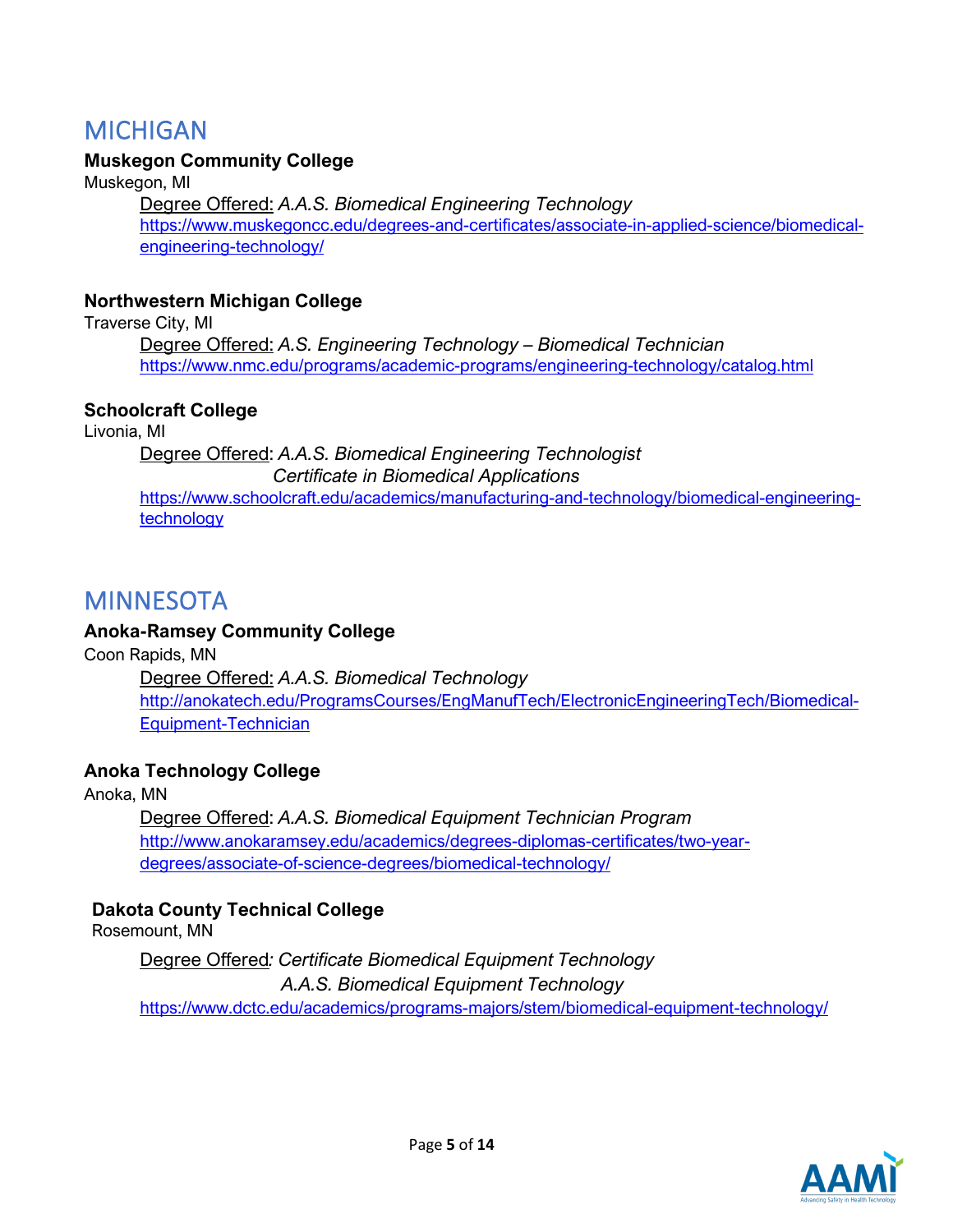### **Minnesota State College - Southeast Technical**

Winona, MN

Degree Offered: *A.A.S. Biomedical Equipment Technology* [http://www.southeastmn.edu/academic\\_programs/\\_program/Default.aspx?pid=71](http://www.southeastmn.edu/academic_programs/_program/Default.aspx?pid=71)

### **Saint Cloud Technical College**

St. Cloud, MN

Degree Offered: *A.A.S. Biomedical Equipment Technology* <https://www.sctcc.edu/degrees-programs/biomedical-equipment-technology>

## MISSOURI

### **St. Louis Community College**

St. Louis, MO

Degree Offered: *Certificate of Specialization: Biomedical Electronics Technology* [https://www.stlcc.edu/programs-academics/pathways/engineering-trades/biomedical](https://www.stlcc.edu/programs-academics/pathways/engineering-trades/biomedical-electronics-technology.aspx)[electronics-technology.aspx](https://www.stlcc.edu/programs-academics/pathways/engineering-trades/biomedical-electronics-technology.aspx)

### **State Technical College of Missouri**

Springfield, MO

Degree Offered: *A.S. Biomedical Engineering Technology* Certificate of Biomedical Technology <https://www.statetechmo.edu/programs/industrialtech/bio/>

## **MISSISSIPPI**

### **Hinds Community College**

Raymond, MS Degree Offered: *A.S. Biomedical Equipment Repair Technology* <https://www.hindscc.edu/programs-of-study/career-technical/biomedical-equipment-repair>

## NEW JERSEY

### **County College of Morris**

Randolph, NJ

Degree Offered: *A.S. Electronics Engineering Technology – Biomedical Equipment* [https://www.ccm.edu/academics/divdep/bmet/department-of-engineering-technologies-and-engineering](https://www.ccm.edu/academics/divdep/bmet/department-of-engineering-technologies-and-engineering-science/electronics-engineering-technology/electronics-engineering-technology-information/#biomedical)[science/electronics-engineering-technology/electronics-engineering-technology-information/#biomedical](https://www.ccm.edu/academics/divdep/bmet/department-of-engineering-technologies-and-engineering-science/electronics-engineering-technology/electronics-engineering-technology-information/#biomedical)

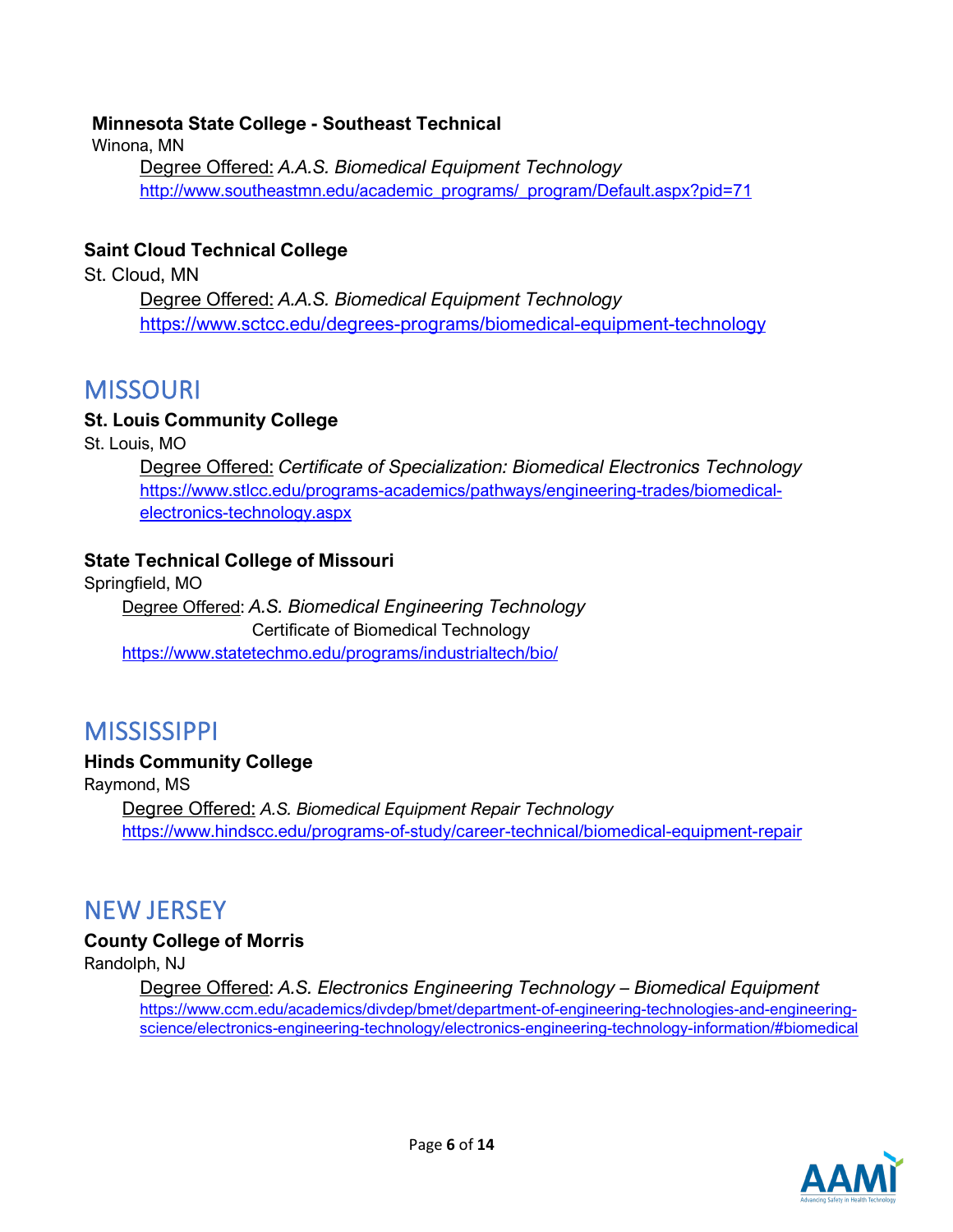### **Thomas Edison State University**

Trenton, NJ

Degree Offered: *A.S. Biomedical Electronics* B.S. Biomedical Electronics <https://www.tesu.edu/ast/programs/as/biomedical-electronics>

### NEW MEXICO

**Dona Ana Community College of New Mexico State University** Las Cruces, NM Degree Offered*: A.A.S. Electronics Technology - Biomedical Electronics Certificate of Electronics Technology – Biomedical Electronics* <https://dacc.nmsu.edu/elt/>

### **New Mexico State University at Alamogordo**

Alamogordo, NM

Degree Offered: *A.A.S. Engineering Technology (Biomedical Equipment)* <https://nmsua.edu/career-and-technology/areas-of-study/biomedical-equipment-technology/>

## NORTH CAROLINA

### **Caldwell Community College and Technical Institute**

Hudson, NC

Degree Offered: *A.A.S. Biomedical Equipment Technology* <http://www.cccti.edu/Programs/BioMedTech.asp>

### **Durham Technical Community College**

Durham, NC Degree Offered: A.AS. Biomedical Equipment Technology <https://www.durhamtech.edu/academic-programs/biomedical-equipment-technology>

### **Central Piedmont Community College**

Charlotte, NC

Degree Offered: *A.A.S. Biomedical Equipment Technology* <https://www.cpcc.edu/programs/biomedical-equipment-technology>

### **Forsyth Technical Community College (Joint Program with Caldwell)**

Winston-Salem, NC

Degree Offered: *A.A.S. Biomedical Equipment Technology* [https://www.forsythtech.edu/courses-programs/degrees/programs-a-z/biomedical-equipment](https://www.forsythtech.edu/courses-programs/degrees/programs-a-z/biomedical-equipment-technology/)[technology/](https://www.forsythtech.edu/courses-programs/degrees/programs-a-z/biomedical-equipment-technology/)

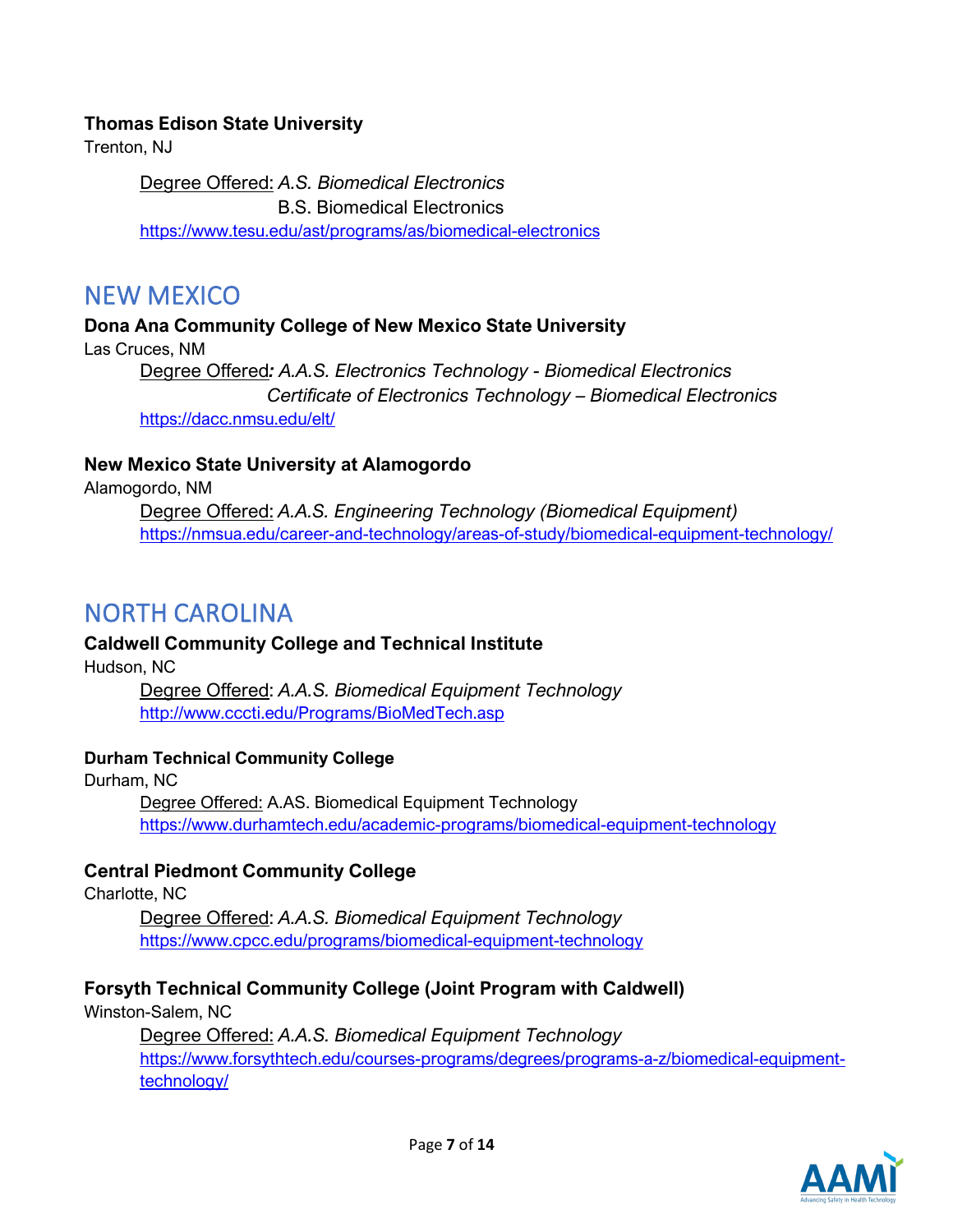### **Stanly Community College**

Albemarle, NC

Degree Offered: *A.S. Biomedical Equipment Technology* <http://catalog.stanly.edu/curriculum-programs-study/biomedical-equipment-technology/>

## OHIO

### **Cincinnati State Technical and Community College**

Cincinnati, OH

Degree Offered: *A.S. Electrical Engineering Technology – Biomedical Equipment* [https://www.cincinnatistate.edu/academics/degrees-and-certificates/electrical-engineering](https://www.cincinnatistate.edu/academics/degrees-and-certificates/electrical-engineering-biomedical-equipment)[biomedical-equipment](https://www.cincinnatistate.edu/academics/degrees-and-certificates/electrical-engineering-biomedical-equipment)

### **Cuyahoga Community College**

Cleveland, OH

Degree Offered: *A.A.S. Electrical Engineering Technology with a concentration in Biomedical Engineering Technology* [https://www.tri-c.edu/programs/engineering-technology/bio-medical-engineering](https://www.tri-c.edu/programs/engineering-technology/bio-medical-engineering-technology.html)[technology.html](https://www.tri-c.edu/programs/engineering-technology/bio-medical-engineering-technology.html)

### **Miami University**

Oxford, OH Degree Offered: *Clinical Engineer Minor* [https://www.miamioh.edu/cec/academics/departments/cpb/academics/minors/clinical](https://www.miamioh.edu/cec/academics/departments/cpb/academics/minors/clinical-engineering/index.html)[engineering/index.html](https://www.miamioh.edu/cec/academics/departments/cpb/academics/minors/clinical-engineering/index.html)

### **Owens Community College**

Toledo, OH Degree Offered: *A.A.S. Biomedical Electronics* <https://www.owens.edu/academics/program/biomedical-electronics.html>

## OKLAHOMA

### **Tulsa Community College**

Tulsa, OK

Degree Offered*: A.A.S. Electronics Technology – Biomedical Equipment*

 Electronics Technology Certificate, Biomedical Equipment Technology Option [https://www.tulsacc.edu/programs-and-courses/academic-programs/electronics-technology-aas](https://www.tulsacc.edu/programs-and-courses/academic-programs/electronics-technology-aas-biomedical-equipment)[biomedical-equipment](https://www.tulsacc.edu/programs-and-courses/academic-programs/electronics-technology-aas-biomedical-equipment)

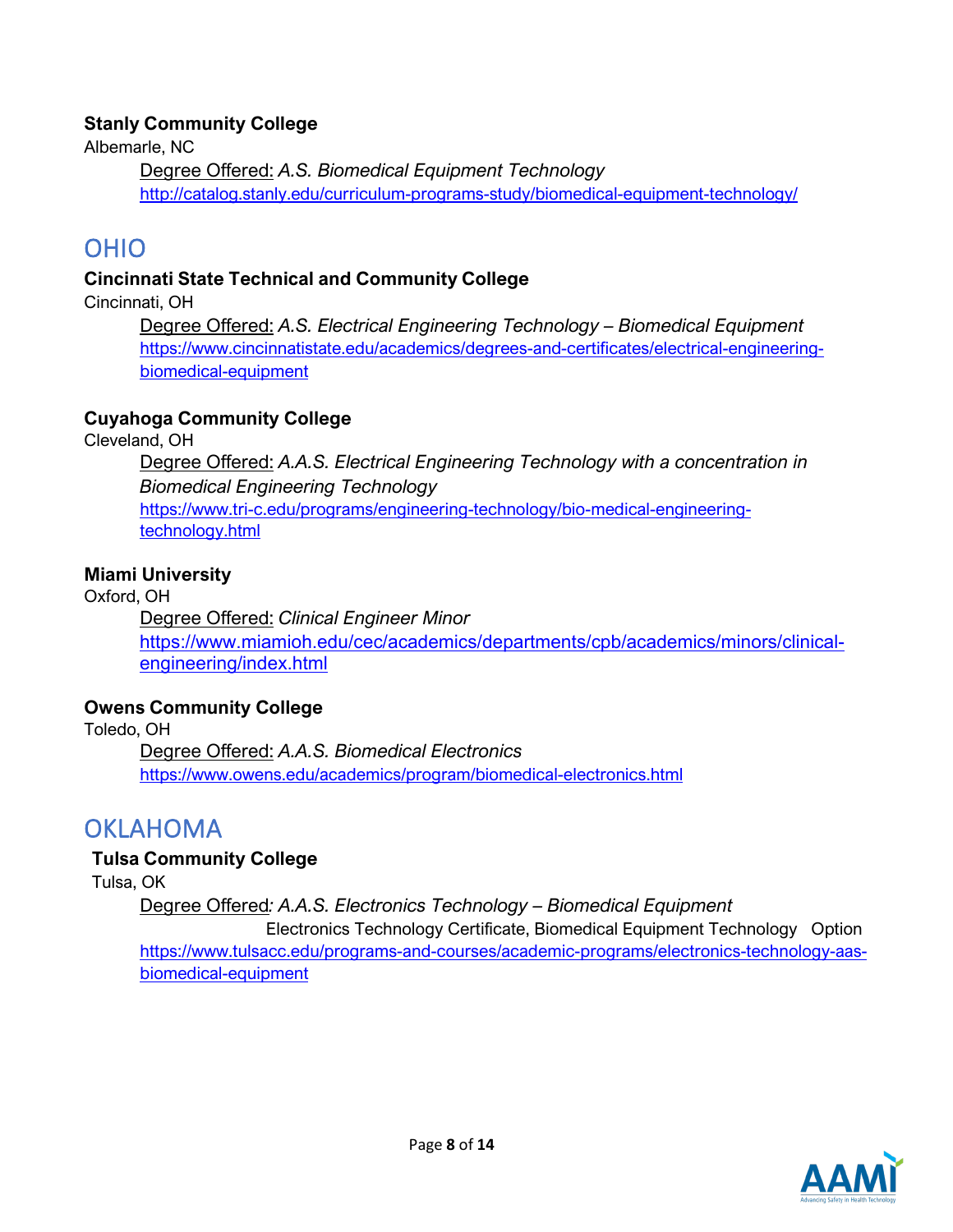## **OREGON**

### **Portland Community College**

Portland, OR Degree Offered: A.A.S. Biomedical Engineering Technology <https://www.pcc.edu/programs/electronic-engineering/biomedical/>

### PENNSYLVANIA

### **Community College of Pennsylvania**

Philadelphia, PA

Degree Offered: *BMET Level 1 Certificate (one-year)*

 *BMET Level 2 Certificate (one-year)*

[https://www.ccp.edu/college-catalog/degree-programs/proficiency-certificate/biomedical](https://www.ccp.edu/college-catalog/degree-programs/proficiency-certificate/biomedical-equipment-technology-i-proficiency-certificate)[equipment-technology-i-proficiency-certificate](https://www.ccp.edu/college-catalog/degree-programs/proficiency-certificate/biomedical-equipment-technology-i-proficiency-certificate)

*A.A.S. Biomedical Equipment Technology*

[https://ccp.edu/college-catalog/degree-programs/associate-applied-science-aas/biomedical](https://ccp.edu/college-catalog/degree-programs/associate-applied-science-aas/biomedical-equipment-technology?mode=684)[equipment-technology?mode=684](https://ccp.edu/college-catalog/degree-programs/associate-applied-science-aas/biomedical-equipment-technology?mode=684)

### **Erie Institute of Technology**

Erie, PA

Degree Offered: *A.S. Biomedical Equipment Technology* [https://www.erieit.edu/training\\_programs/medical\\_equipment\\_technician](https://www.erieit.edu/training_programs/medical_equipment_technician)

### **Johnson College**

Scranton, PA Degree Offered: *A.A.S. Biomedical Equipment Technology* <http://www.johnson.edu/biomedical-equipment-technology/>

### **Penn State - New Kensington**

New Kensington, PA

Degree Offered: *A.S. Biomedical Engineering Technology*

<https://newkensington.psu.edu/academics/2-year-biomedical-engineering-technology>

## SOUTH CAROLINA

### **Technical College of the Lowcountry**

Beaufort, SC

Degree Offered*: A.A.S.* Industrial Electronics Technology – Biomedical Equipment Repair

[https://www.tcl.edu/programs/industrial-electronics-technology-biomedical-equipment-repair](https://www.tcl.edu/programs/industrial-electronics-technology-biomedical-equipment-repair-associate-applied-science/)[associate-applied-science/](https://www.tcl.edu/programs/industrial-electronics-technology-biomedical-equipment-repair-associate-applied-science/)

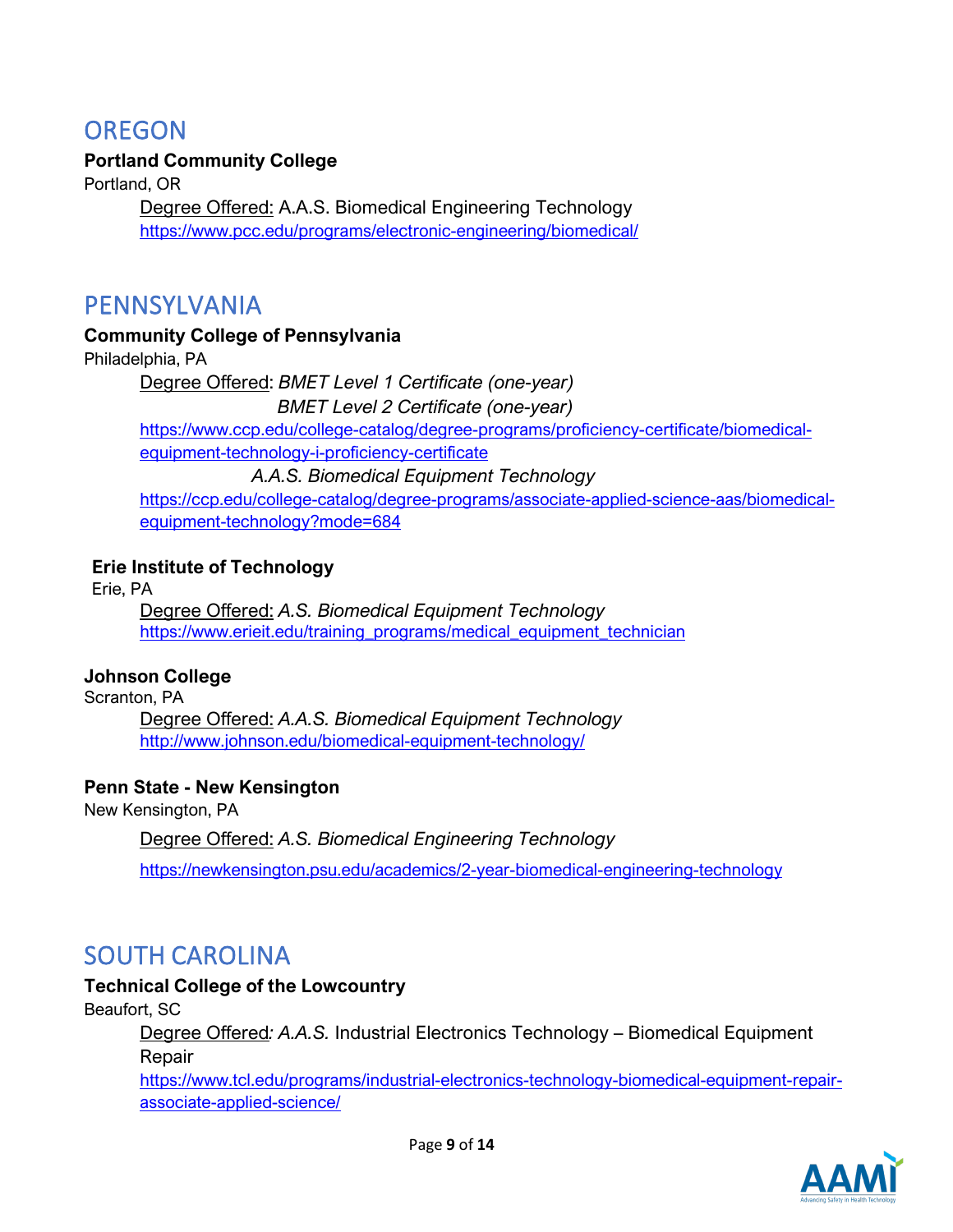## **TENNESSEE**

### **Eastern Tennessee State University**

Johnson City, TN Degree Offered*: B.S. Biomedical Engineering Technology* <https://www.etsu.edu/cbat/applieddesign/biomed.php>

### **Walters State Community College**

Morristown, TN

Degree Offered: *A.A.S. Electrical Engineering Technology - Biomedical Equipment* [http://catalog.ws.edu/preview\\_program.php?catoid=11&poid=1491&returnto=444](http://catalog.ws.edu/preview_program.php?catoid=11&poid=1491&returnto=444)

## **TEXAS**

### **Collin College**

McKinney, TX Degree Offered: *A.A.S. Biomedical Equipment Technology* [http://www.collin.edu/academics/programs/BIOM\\_AAS.html](http://www.collin.edu/academics/programs/BIOM_AAS.html)

### **Medisend College of Biomedical Engineering Technology**

Dallas, TX Degree Offered: *A.A.S. Biomedical Engineering Technology (7 months) BMET I Certificate Program (18 weeks) BMET II Certificate Program (27 weeks)* <https://medisend.org/>

### **San Jacinto College**

Houston, TX

Degree Offered: *A.S. Biomedical Clinical Equipment Technician* <https://www.sanjac.edu/program/biomedical-clinical-equipment-technician>

### **Texas State Technical College**

Harlingen, TX

Degree Offered: *A.A.S. Biomedical Equipment Technology* <https://www.tstc.edu/programs/BiomedicalEquipmentTechnology>

### **St. Phillip's College**

San Antonio, TX

Degree Offered: *A.A.S. Biomedical Engineering Technology* [https://www.alamo.edu/spc/academics/programs/health-sciences-and](https://www.alamo.edu/spc/academics/programs/health-sciences-and-histology/biomedengineeringtech/)[histology/biomedengineeringtech/](https://www.alamo.edu/spc/academics/programs/health-sciences-and-histology/biomedengineeringtech/)

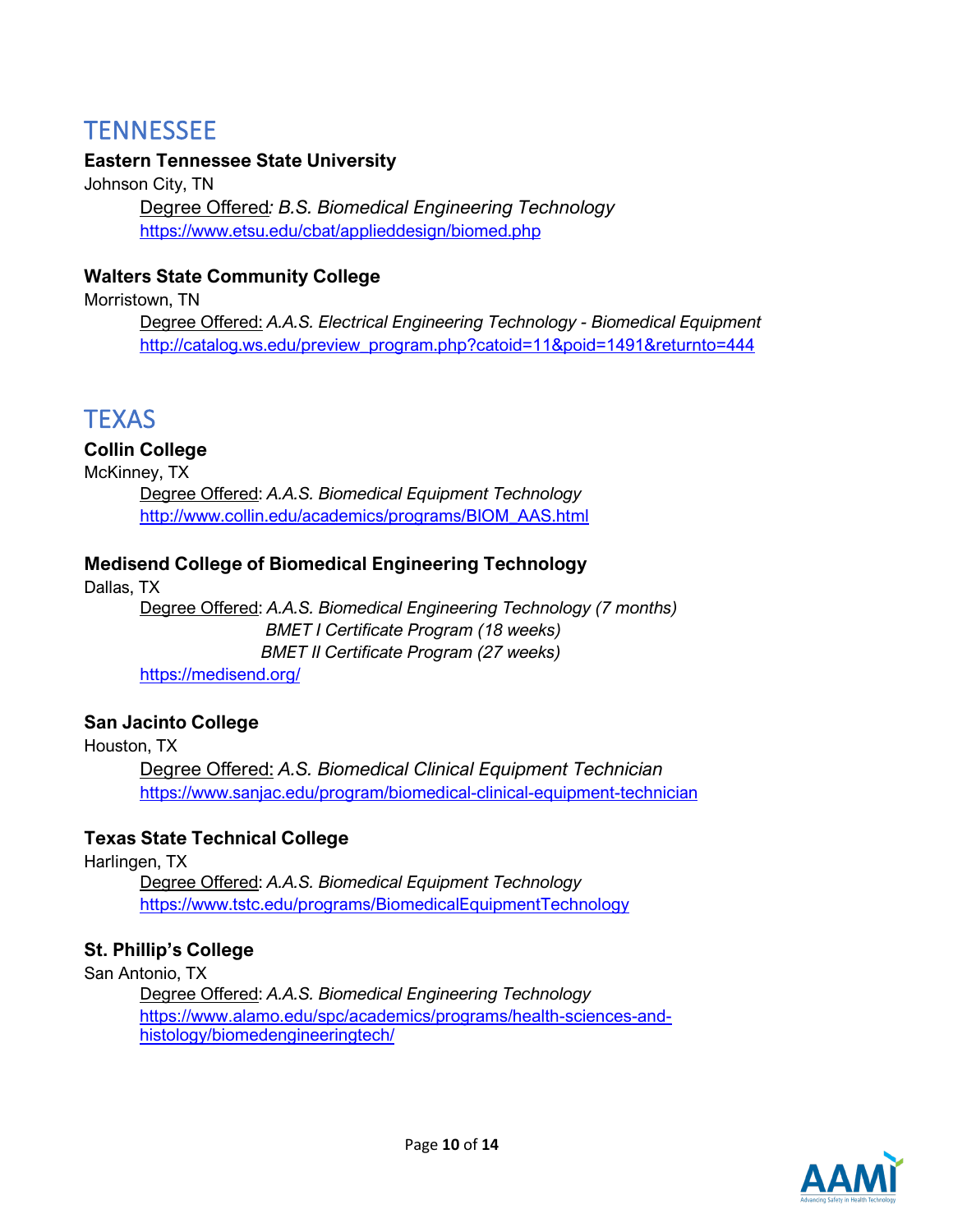### **Texas State Technical College**

Waco, TX Degree Offered: *A.A.S. Biomedical Equipment Technology A.A.S. Medical Imaging Systems Technology* <https://www.tstc.edu/programs/BiomedicalEquipmentTechnology>

### VIRGINIA

#### **Centura College**

Virginia Beach, VA

Degree Offered: *A.A.S. Biomedical Equipment Technology* <https://centuracollege.edu/programs/biomedical/>

### WASHINGTON

#### **Bates Technical College**

Tacoma, WA

Degree Offered*: A.A.S. Biomedical Service Technician: Clinical Engineering* <https://www.batestech.edu/programs/biomedical/>

### **North Seattle Community College**

Seattle, WA

Degree Offered*: A.A.S. Biomedical Equipment Technology/Healthcare Technology Management* <https://northseattle.edu/programs/healthcare-tech-management>

### **Spokane Community College**

Spokane, WA

Degree Offered: *A.A.S. Biomedical Equipment Technician* <https://scc.spokane.edu/What-to-Study/Healthcare/Biomedical-Equipment>

### WEST VIRGINIA

### **Mountwest Community and Technical College**

Huntington, WV

Degree Offered*: A.A.S. Biomedical Instrumentation Technology* [http://www.mctc.edu/academics/programs-of-study/applied-technology/biomedical](http://www.mctc.edu/academics/programs-of-study/applied-technology/biomedical-instrumentation-technology/)[instrumentation-technology/](http://www.mctc.edu/academics/programs-of-study/applied-technology/biomedical-instrumentation-technology/)

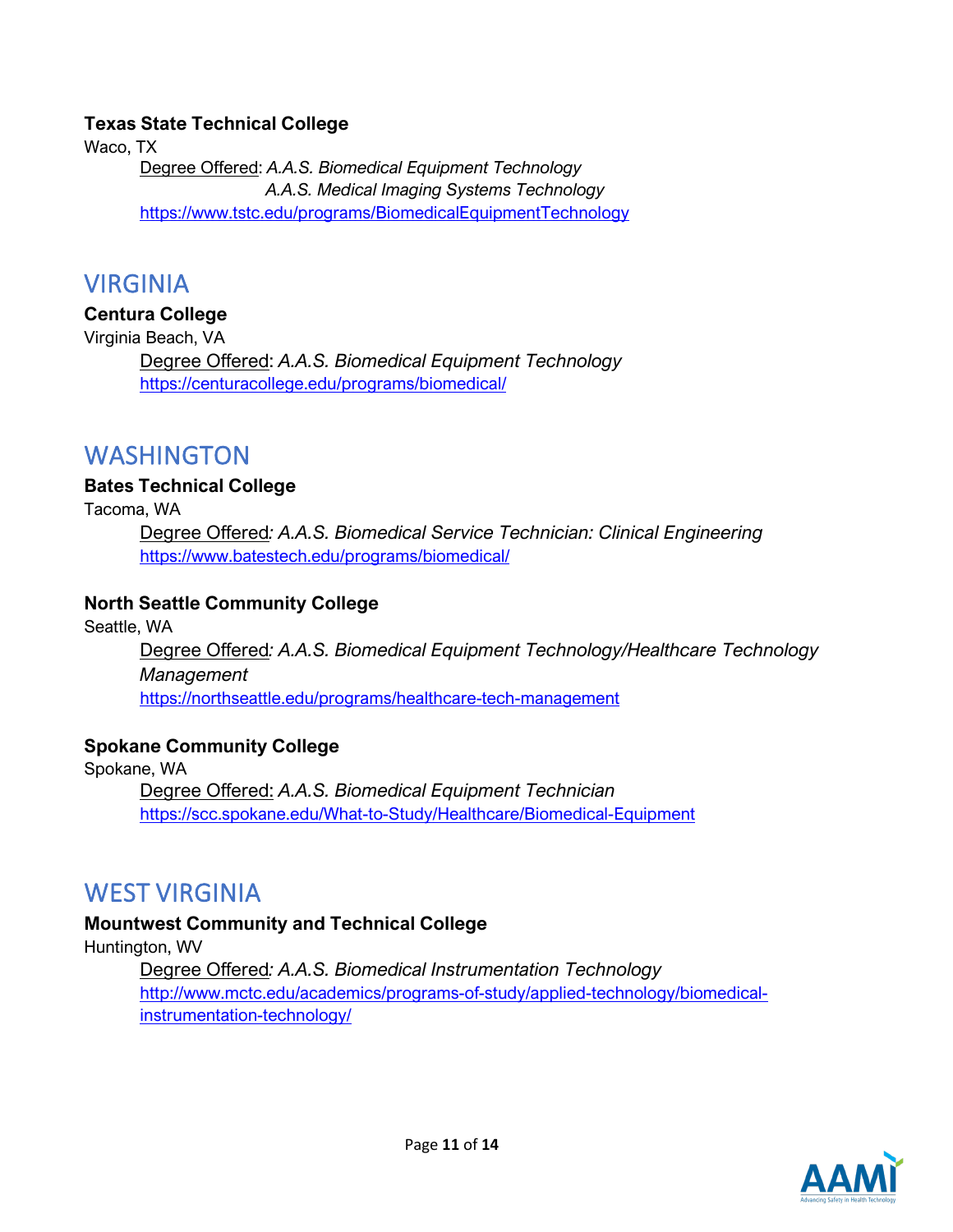## **WISCONSIN**

### **Marquette University/Medical College of Wisconsin**

Milwaukee, WI

Degree Offered: *M.S. Healthcare Technologies Management Program* <https://www.marquette.edu/engineering/healthcare-technologies-management/>

### **Milwaukee Area Technical College**

Milwaukee, WI

Degree Offered: *A.S. Biomedical Electronics Technology* <http://www.matc.edu/tas/degrees/biomedical-electronics-technology.cfm>

### **Northeast Wisconsin Technical College**

Green Bay, WI Degree Offered: *A.S. Biomedical Electronics* [https://www.nwtc.edu/academics/programs/fields-of-interest/science-technology-engineering](https://www.nwtc.edu/academics/programs/fields-of-interest/science-technology-engineering-and-mathematics/biomedical-electronics)[and-mathematics/biomedical-electronics](https://www.nwtc.edu/academics/programs/fields-of-interest/science-technology-engineering-and-mathematics/biomedical-electronics)

### **Western Technical College**

La Crosse, WI Degree Offered: *A.A.S. Biomedical Electronics* <https://www.westerntc.edu/bio-medical-electronics>

## NATIONWIDE (ONLINE/DISTANCE LEARNING)

### **Academy of HTM**

Austin, TX Degree Offered: *HTM Certificate Program (20 weeks)* <https://academyofhtm.org/>

### **College of Biomedical Equipment Technology**

San Antonio, TX Degree Offered: *A.A.S. Biomedical Equipment Technology (15 months full time) Biomedical Equipment Technician Certificate (31 weeks)*

<https://cbet.edu/>

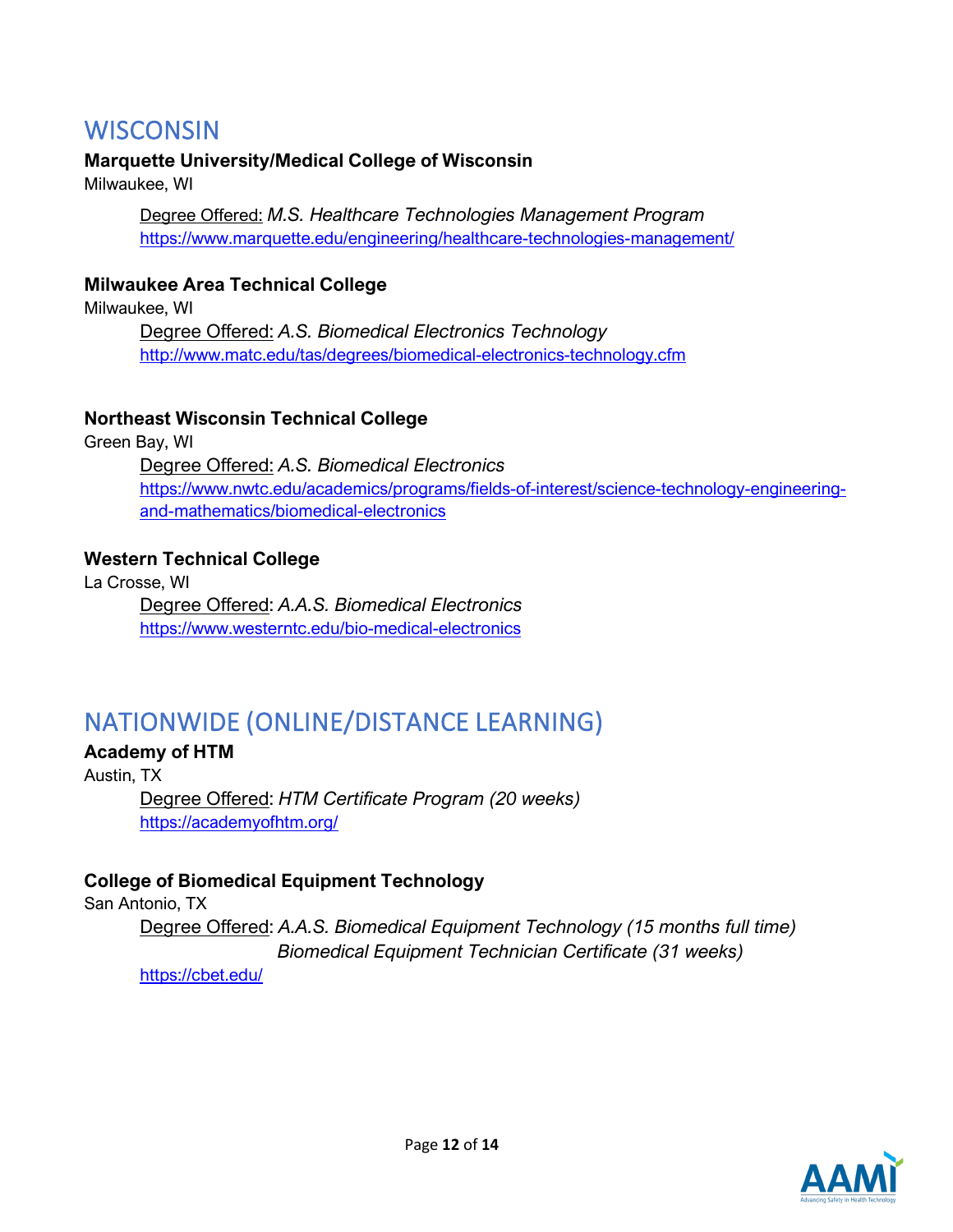## NATIONWIDE (ONLINE/DISTANCE LEARNING) CONTINUED…

### **Indiana University – Purdue University Indianapolis**

Indianapolis, IN

Degree Offered**:** *A.S. Healthcare Engineering Technology Management B.S. Healthcare Engineering Technology Management Medical Device Cybersecurity Certificate* <https://et.iupui.edu/departments/ent/programs/hetm/>

### **University of Connecticut**

Storrs, CT

Degree Offered: *M.S. Biomedical Engineering – Clinical Engineering Internship Program <https://www.bme.uconn.edu/clinical-engineering/> M.S. Engineering – Clinical Engineering*  <https://masterofengineering.uconn.edu/clinical-engineering/>

## GRADUATE DEGREES (HTM SPECIFIC)

### **University of Connecticut**

Storrs, CT

Degree Offered: *M.S. Biomedical Engineering – Clinical Engineering Internship Program <https://www.bme.uconn.edu/clinical-engineering/> M.S. Engineering – Clinical Engineering*  <https://masterofengineering.uconn.edu/clinical-engineering/>

### **Marquette University/Medical College of Wisconsin**

Milwaukee, WI

Degree Offered: *M.S. Healthcare Technologies Management Program* <https://www.marquette.edu/engineering/healthcare-technologies-management/>